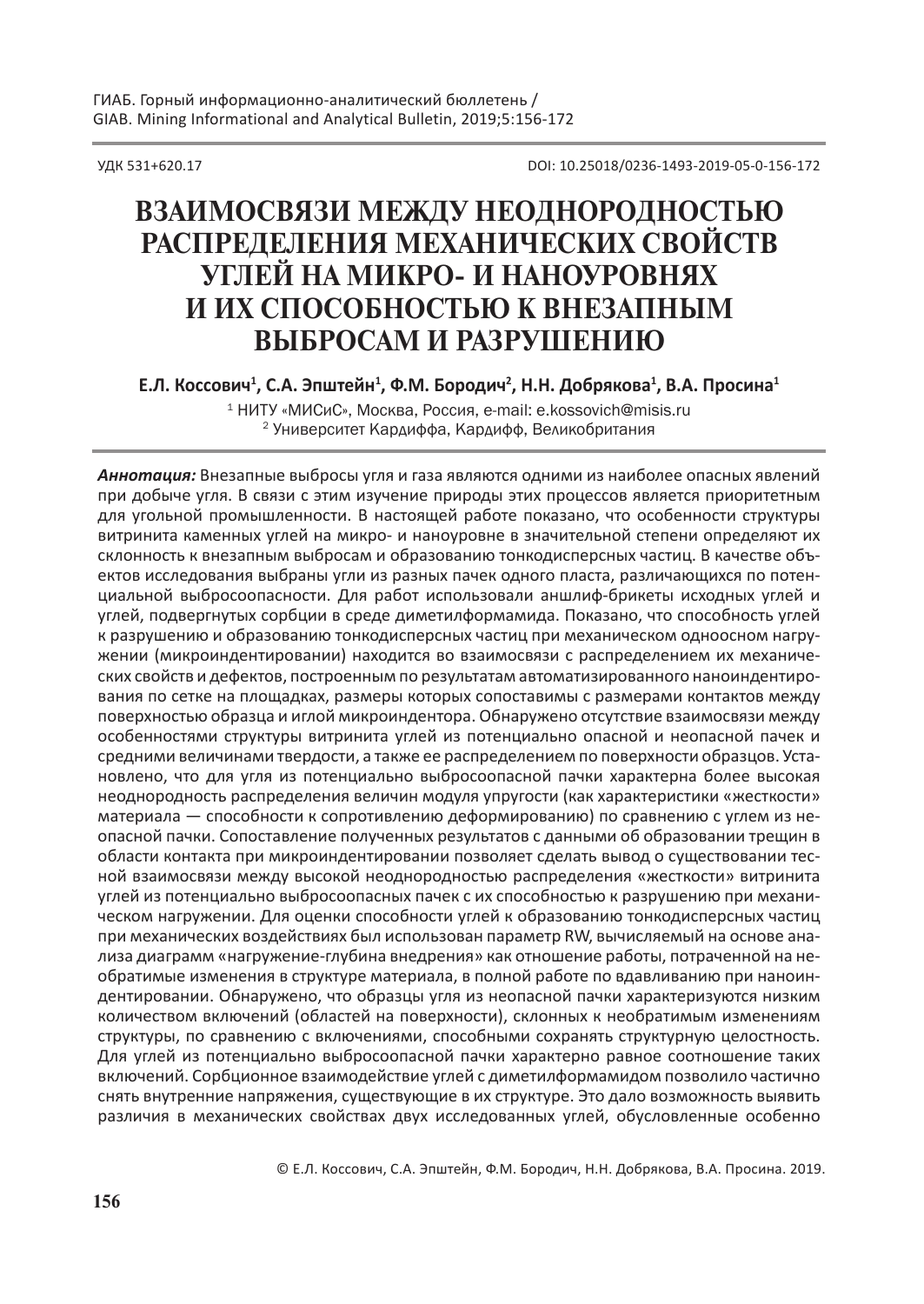стями структуры витринита. Представленные в работе результаты показали, что анализ распределения механических свойств по данным наноиндентирования позволяет качественно и количественно выявлять способность углей к разрушению и внезапным выбросам.

*Ключевые слова:* уголь, механические свойства, неоднородность, тонкодисперсная пыль, хрупкость, сорбционное разупрочнение.

*Благодарность:* Работа выполнена при поддержке Российского научного фонда (грант № 18- 77-10052).

*Для цитирования: Коссович Е. Л., Эпштейн С. А., Бородич Ф. М., Добрякова Н. Н., Просина В. А.* Взаимосвязи между неоднородностью распределения механических свойств углей на микро- и наноуровнях и их способностью к внезапным выбросам и разрушению // Горный информационно-аналитический бюллетень. – 2019. – № 5. – С. 156–172. DOI: 10.25018/0236- 1493-2019-05-0-156-172.

# **Connections between micro/nano scale heterogeneity of mechanical properties of coals and their propensity to outbursts and crushing**

# **E.L. Kossovich<sup>1</sup> , S.A. Epshtein<sup>1</sup> , F.M. Borodich<sup>2</sup> , N.N. Dobryakova<sup>1</sup> , V.A. Prosina<sup>1</sup>**

1 National University of Science and Technology «MISiS», Moscow, Russia, e-mail: e.kossovich@misis.ru <sup>2</sup> Cardiff University, Cardiff, UK

*Abstract:* The outbursts of coal and gas is one of the main coal mining hazards, therefore, for the coal mining industry, studying of mechanisms and predisposing factors for these events is of the utmost importance. It is demonstrated here that the micro/nano scale structure of coal samples is one of predisposing factors for the coal propensity to outburst. The same is related to the coal propensity to crushing and formation of fine powder (dust). The results of micro/nanoindentation experimental studies of heterogeneity of spatial distribution brittleness and mechanical properties of coals at micro/nano scales are presented for samples taken from both hazardous (outburstprone) and non-hazardous strata (packs) of the same coal seam. The experiments were performed on both 'as received' coal samples and ones after sorption treatment by dimethylformamide. The latter treatment allowed to partially discharge the internal stresses that exist in the coal samples. The mapping the indentation results enabled us to reveal the actual heterogeneity of distribution of mechanical properties at nanoscale. It has been confirmed that hardness of coals at micro- and nanoscale is not an informative parameter for characterization of their propensity to destruction. It was established that higher heterogeneity of stiffness could be a reason to formation of multiple cracks at coals after microhardness tests. The part of energy spent for the irreversible changes in the material structure within the total work of indentation is the parameter indicating clearly the propensity of coal samples to crushing and formation of fine powder (dust). Coal samples from the non-hazardous packs have a low ratio of inclusions prone to irreversible changes of the structure and those prone to keeping their structural integrity, while the ratio is about a unity for samples from the hazardous packs. Thus, there is a natural distinction of the mechanical properties between two coal samples having similar origin and rank but different in their proneness to instantaneous outbursts.

*Key words:* coal, mechanical properties, heterogeneity, fine dust, brittleness, sorption-induced strength degradation

*Acknowledgements:* This work was supported by the Russian Science Foundation (grant # 18-77- 10052).

*For citation:* Kossovich E. L., Epshtein S. A., Borodich F. M., Dobryakova N. N., Prosina V. A. Connections between micro/nano scale heterogeneity of mechanical properties of coals and their propensity to outbursts and crushing. *Gornyy informatsionno-analiticheskiy byulleten'*. 2019;5:156-172. [In Russ]. DOI: 10.25018/0236-1493-2019-05-0-156-172.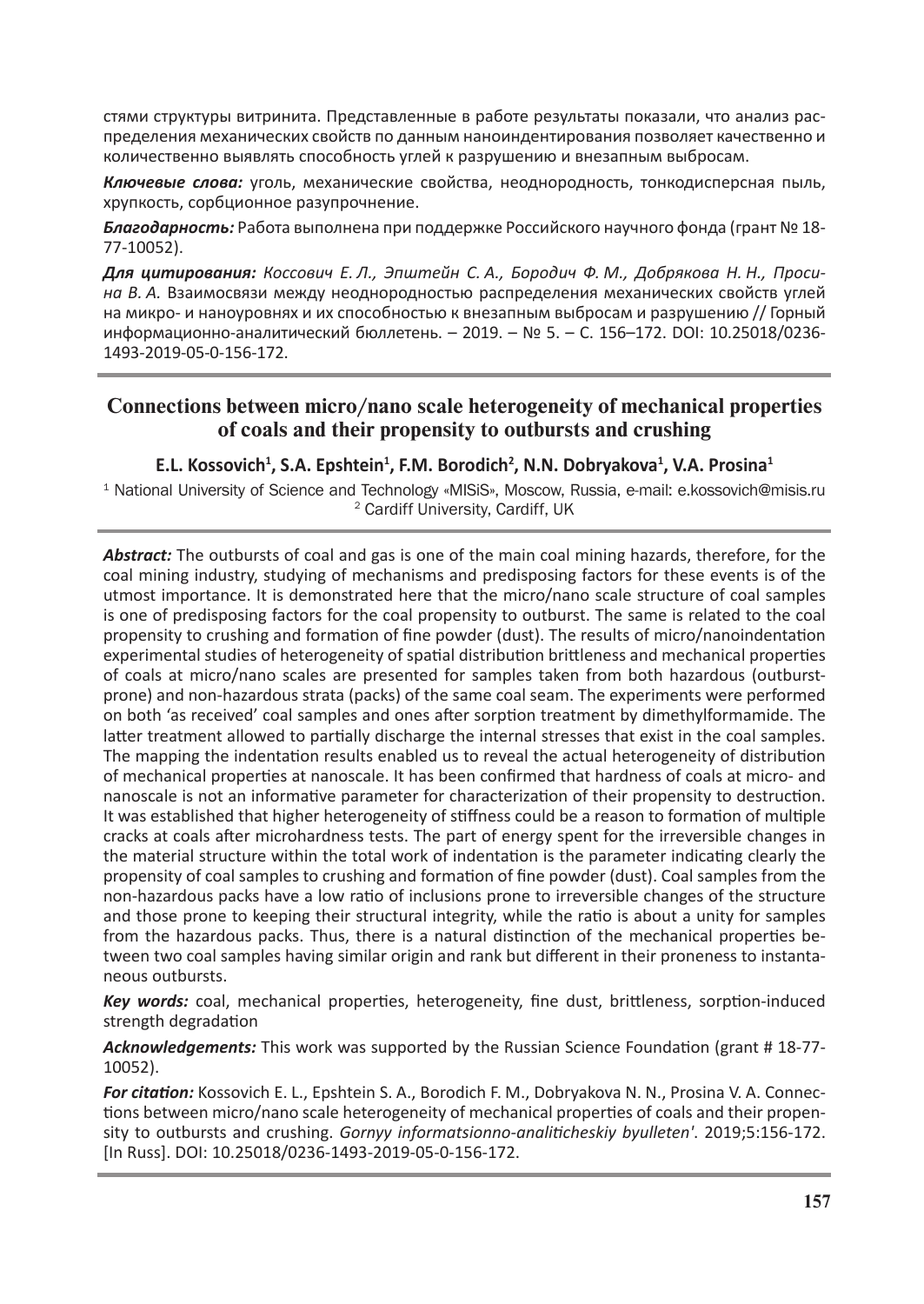## Introduction

Sudden ejections of very fine coal dust and gas from a seam could occur at any time during open and underground mining. Being spontaneous and, in some cases, lasting for a considerable timespan, this outburst phenomenon may release up to several tons of coal dust mixed with explosive gas [1—4]. This may lead not only to losses of the mining equipment, but it can also cause fatalities [4]. The coal dust itself is a significant threat both to the safety of people and to the environment [1, 2]. The fine coal dust can also appear during mining, storage, transportation and processing of coals. The coal dust particles whose sizes are less than 10—25 µm [5,6] are especially dangerous as the dust is able to stay in the air for a long period of time [7]. It is argued in [7] that the span of dangerous sizes of coal particles should be extended up to 75 µm. Because the aerosol dust can be transported in the air for rather long distances, the areas outside the sanitary protective zones of enterprises and cargo ports may be also affected by negative impacts of coal dust [2].

As predisposing factors for the outburst phenomena, the following reasons are pointed out in the literature: stress conditions and tectonics, geological conditions, gas stored inside the coal matter, some other structural and mechanical properties of coal (see, e.g. [3, 4, 8—11]). Mainly the related papers consider coal as a rather homogenous material and provide the results on the mechanical fracturing tests at large scales [12]. These studies concentrated mainly at coals propensity to fracture under external and internal (caused by internal gas flow) stresses [13]. There are just few papers reported on high effects of coals microstructure (macerals composition) on outbursts hazards [14— 16]. However, it has been recently shown that coals vitrinite structural heterogeneity has a vast impact on the coal propensity to outburst [17].

The aim of this paper is to demonstrate that the spatial heterogeneity of micro/ nano scale mechanical properties of coal components, namely, the components of the vitrinite macerals group, is correlated with the propensity of coals to outbursts and crushing, and in turn to coal dust formation. The heterogeneity of mechanical properties of coals includes the variation in elastic moduli, hardness and other mechanical characteristics at nanoscale. The heterogeneity causes the initiation and further development of fractures and partitioning of coal samples. To justify this assumption, it was proposed to perform a set of experimental studies that include a grid nanoindentation of vitrinite regions of coal samples along with further analysis of the obtained maps of distributions of the mechanical properties. The samples were taken from the same coal seam; they have the similar rank; however they differ because they were taken from hazardous (outburst-prone) and non-hazardous strata (packs).

## Materials and Methods

*Samples selection and characterization* Two hard coal samples originated from Vorkuta coalfield (Vorkutinskaya mine) were taken for the studies. As it has been mentioned above, these samples are from the same seam, but they belong to packs that differ by the outburst hazard degree: the coal #1 from lower pack (it was not prone to outbursts); and the coal #2 originates from an outburst-prone section of the upper pack. The coal #2 is characterized by relatively higher value of vitrinite reflectance index  $(R_{_{0,r}} = 0.924\%$ Vol.) in comparison with the coal  $#1 (R_{0,r} = 0.885\%)$ <sub>0</sub>. [17]. According to [17], the packs of the coals #1 and #2 were related to different genetic types with respect to vitrinite reduction (including the degree of hetero-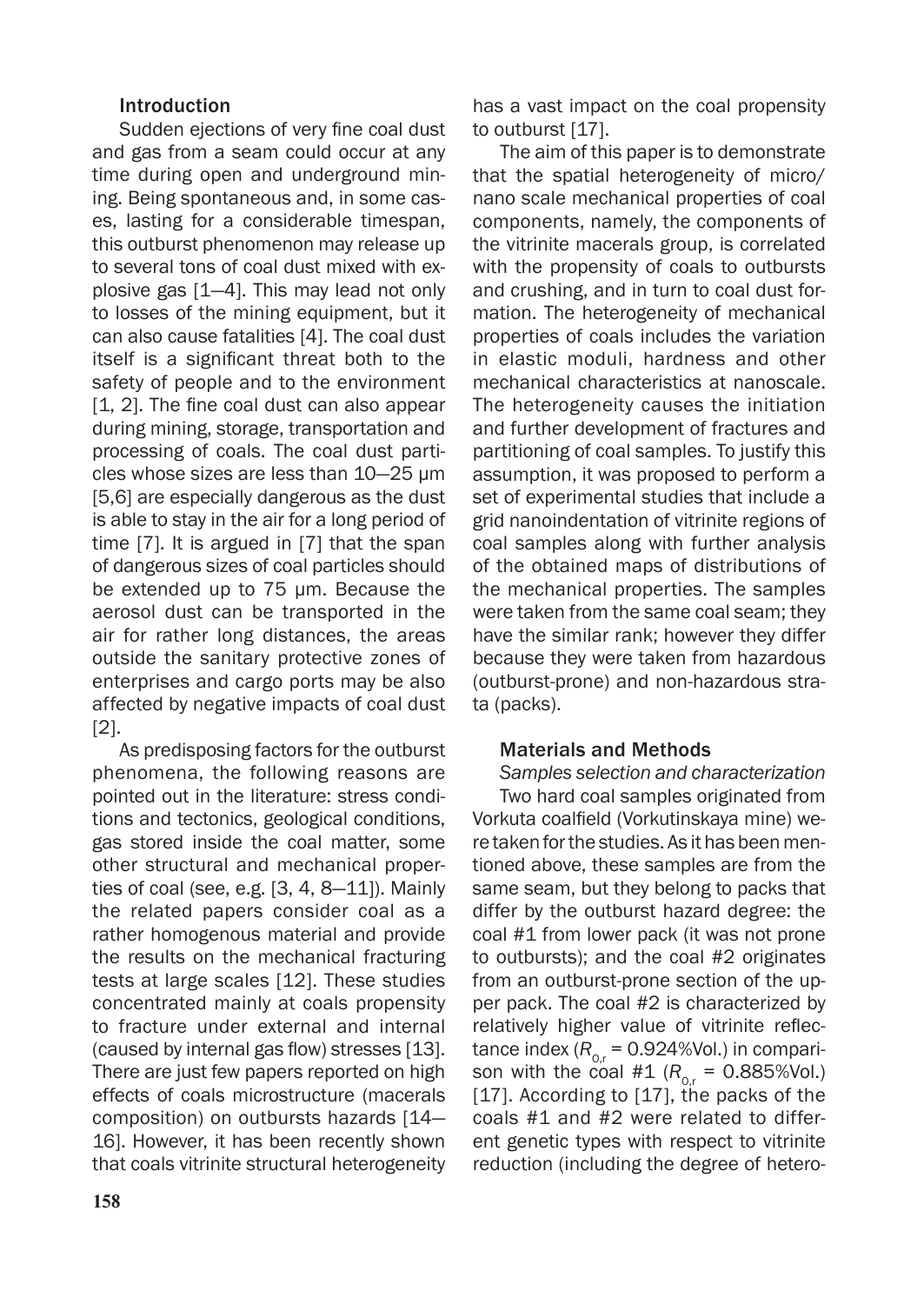

*Fig. 1. Surface of the considered coal samples after dimethylformamide treatment: the coal #1 of IV genetic type taken from the non—hazardous pack (a); the coal #2 of II genetic type with respect to vitrinite reduction taken from outburst—prone pack (after [17]) (b)*

geneity of internal vitrinite structure): the coal #1 was referred to IV genetic type (optically homogenous), whereas the sample originated from the pack potentially prone to outbursts was related to II genetic type (heterogenous vitrinite structure).

For further features of sorption-induced strength decay of these coals, we address the reader to the results presented in [17]. Sorption-based impacts at these coals also lead to rather different surface degradation (destruction). The interaction with dimethylformamide of the coal #1 having a rather homogenous structure of vitrinite, led to a clear visibility on the sample surface of a grid-like net of relatively straight fractures with pronounced directions of propagation (see Fig. 1, *a*). The interaction with dimethylformamide of the coal #2 having a highly heterogenous structure of vitrinite, led to drastic alteration of its surface with formation of chips and fractures without any ordered fracture pattern (Fig. 1, *b*).

It is worth to mention that the sorption treatment of the coals led to significant changes of their supramolecular structure. This, in turn, could possibly lead to partial discharge of the residual stresses that are usually being found in coals matter. On the other hand, the residual stresses may highly affect the measured mechanical properties and the experimental force-displacement (*P*–*h*) curves of nanoindentation tests [18, 19], hence we can assume that the sorption treatment enabled us to study the natural heterogeneity of mechanical properties of coals that are not affected by the residual stresses.

In the current studies, for each of the coals, two types of samples were prepared: (i) 'as received' and (ii) 'treated by dimethylformamide'. First, the coal particles whose sizes were in the range of 3—5 mm were taken from each of the packs. Then metallographic specimens were prepared from the particles [20]. The micro- and nanoindentation tests were performed using regions of vitrinite maceral group of these specimens. Vitrinite was selected for the tests because it reflects the principal mechanical properties of coals [21]. Actually, if a coal is considered as a natural organic composite material, then this maceral may be treated as the matrix of the composite [22]. Because the sorption treatment revealed a number of fractures of sample vitrinite surfaces, the micro- and nanoindentation tests of the samples were performed on undamaged regions in order to avoid possible errors in measurements due to the neighboring fractures.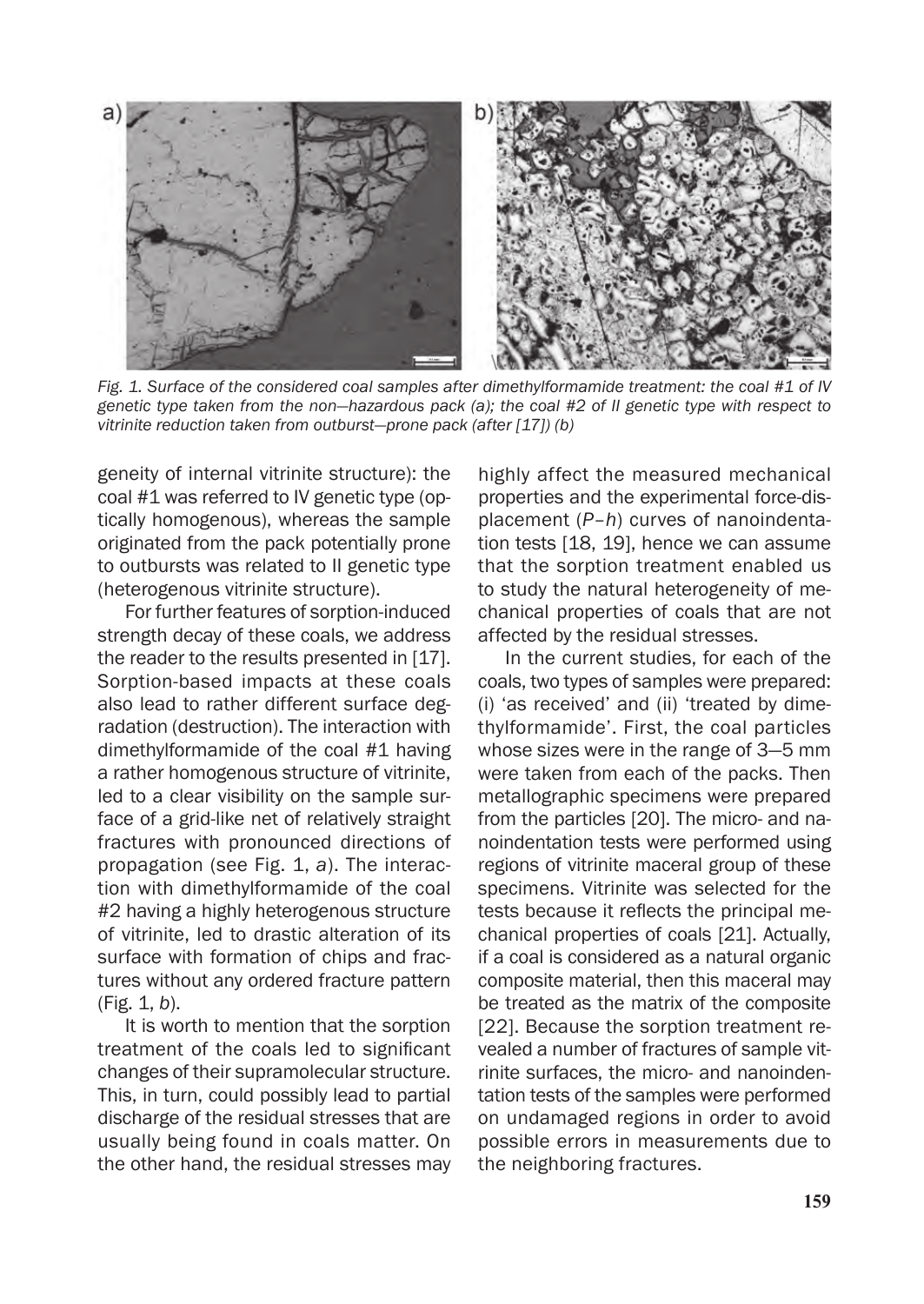### *Micro- and nanoindentation techniques*

Microhardness tests were performed in accordance with the standard techniques [23, 24]. PMT-3 device [25] was used accompanied by MMS 'Microhardness' software and video camera for obtaining the images of the resulting imprints and evaluation of microhardness. The load applied to the indenter was 200 mN. Sets of indentation tests of vitrinite maceral group were performed (each set involved not less than 30 indents). After each indentation test, the shape of the remaining imprint was analyzed for the presence of different types of fractures. The results of microhardness tests have been already described in [17] and they are not repeated here.

Nanoindentation experiments were performed at Hysitron TI 750 instrumental indentation setup. The experimental procedure was fully described in [21, 26]. Tests were performed at homogenous regions occupied by vitrinite macerals group. At least two regions were selected at each sample. Automated grid indentation procedure was applied at zones of 50x50 microns, there were not less than 36 indents at each of the selected zones. The distance between the indents was not less than 8 um.

Elastic contact moduli (*E*, GPa) and hardness values (*H*, MPa) were measured. Also, a statistical parameter *R* was calculated for each of the indentation experiments. This parameter was used in [21, 26] as a measure of the irreversible changes in coals matter after mechanical impacts. The characteristics of these parameters regarding their meaning are described below in the next section. Further, automatic grid processing was done using MS Excel software and maps describing the mechanical properties variations at the selected regions were plotted for each of the experiment.

## *Physical meanings of the nanoindentation parameters and interpretation*

The depth-sensing indentation techniques mean that both the external load (*P*) and the displacement of the indenter (*h*) are continuously recorded. The unloading branch of the 'load-depth of indentation' curve is usually used to evaluate the contact modulus of the sample. A typical shape of the *P*–*h* curve is shown in Fig. 2 for the 'as received' sample of the coal #1. It is worth mentioning that the full *P*–*h* curve contains a large amount of information on the materials response to the



*Fig. 2. Typical P-h curve obtained by indentation of the 'as received' sample of the coal #1*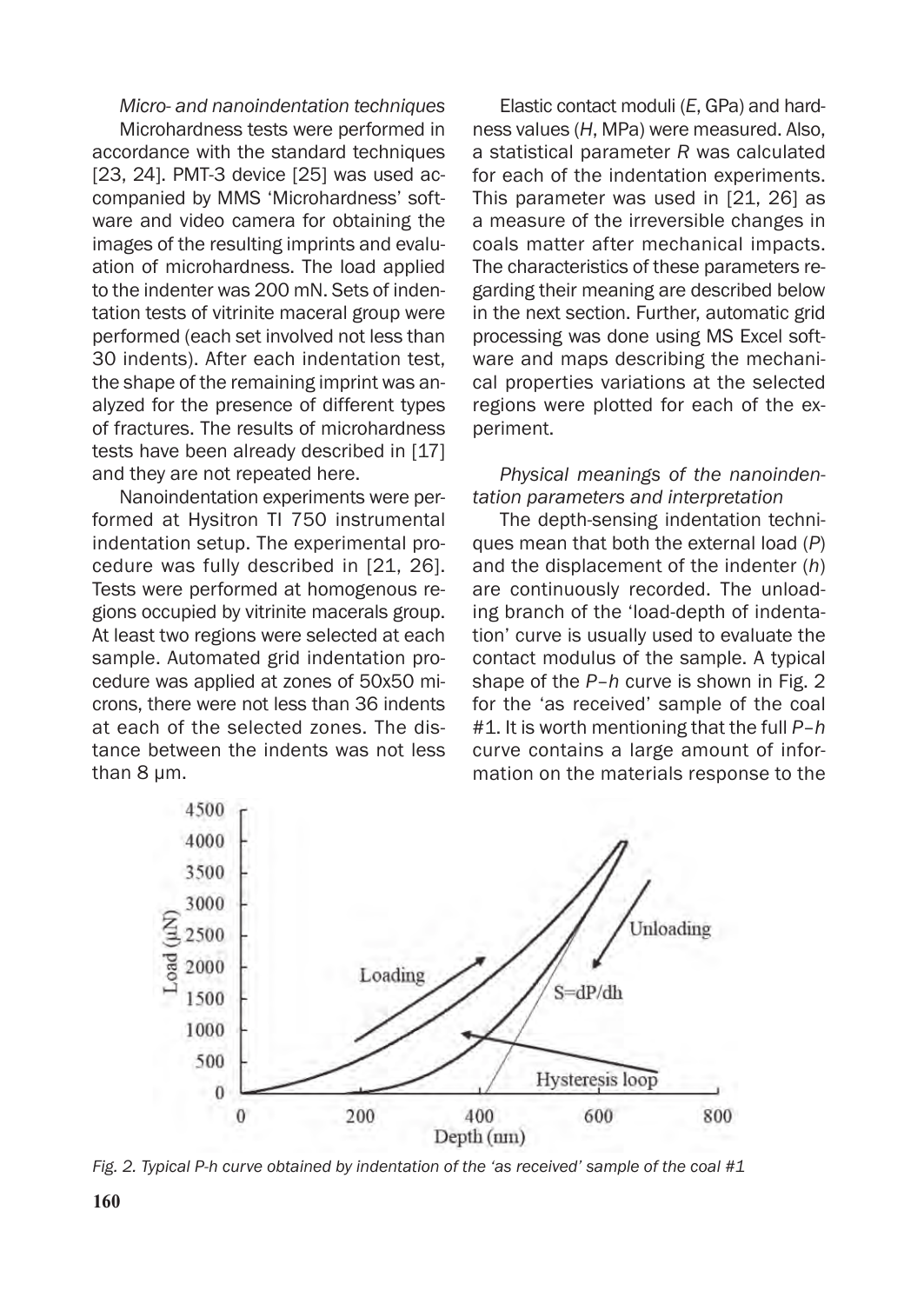external mechanical actions. Typically, the *P*–*h* curve contains two branches, where the former describes the loading, and the later describes the unloading processes. These branches usually do not coincide forming the so-called hysteresis loop. The latter shows the existence of the dissipated energy that has led to the irreversible changes of the material structure (plastic deformation). On the other hand, brittle materials also appear to have a hysteresis loop. In this case, it is referred to brittle crushing of material under the applied load either on the sample surface or beneath the surface [27].

Recently, it has been shown that coals tend to crush during depth-sensing indentation [26, 28]. Let us remind that the parameter  $R_{w}$  was introduced [21, 26] as a ratio of the hysteresis loop area (the energy that was spent on irreversible deformations in the material) to the total loading work (the total area below the loading branch of the *P*–*h* curve). It is worth mentioning that  $R_w$  parameter is the quantity that could be directly measured by the experiments. This ratio could be treated as a share of work that was introduced for the irreversible changes in the material structure in the total work used for its deformation. Because this parameter is tightly connected with the hysteresis loop, for brittle materials it could be treated as a quantitative measure for coals propensity to crushing: the higher is the value of  $R_{w}$ , the more the material is prone to degradation and formation of fine powder in the region of its contact with indenter tip.

Other values, such as the elastic contact modulus and hardness, may be evaluated in accordance with a more advanced analysis of the *P*–*h* curves. The elastic contact modulus is connected to the materials stiffness [29, 30], i.e. the materials resistance to deformations. Similar meaning has hardness, which is a measure of the resistance to plastic deformations. It has been shown recently that coals hardness should not be considered as the material constant because coals may crush into fine powder at indentation loading [26, 28]. Therefore, one should be especially careful when discussing the microand nanohardness of coals measured by the standard techniques.

The consequence of formulae for determination of the elastic modulus is as follows. In 1975 the Bulychev-Alekhin-Shorshorov relation (BASh) relation was derived [31]

$$
S = dP / dh = 2E^* a \approx 2E^* \sqrt{A/\pi} \quad (1)
$$

where *S* is the stiffness or the inclination of the displacement-load curve (see Fig. 2), *a* is the characteristic size of the contact zone, *A* is the area of the contact region and *E*\* is the contact (reduced) elastic modulus. Within the framework of the Hertz contact theory, *E*\* is determined as a combination of elastic moduli *E*<sub>i</sub>, *E*<sub>s</sub> and Poisson's ratios  $v_i$ ,  $v_s$  for indenter (with index *i*) and sample (index *s*) through relation (2)

$$
\frac{1}{E^*} = \frac{1 - v_i^2}{E_i} + \frac{1 - v_s^2}{E_s} \tag{2}
$$

It follows from (2) that the basic relation for determination of the sample elastic modulus  $E_{_{\mathrm{s}}}$  is

$$
E_{s} = \left(1 - \frac{E^{*}}{E_{i}^{*}}\right)^{-1} \left(1 - v_{s}^{2}\right) E^{*}
$$
 (3)

where  $E_i^* = \frac{E_i}{1}$ *i*  $i^* =$  $\frac{2i}{1-v_i^2}$  is the reduced elastic

contact modulus of the indenter.

The basic relation for hardness value *H* is given as

$$
H = \frac{P_{\text{max}}}{A} \tag{4}
$$

where  $P_{\text{max}}$  is the peak force applied to the surface by indenter.

It could be seen that both relations (3) and (4) are based on determination of the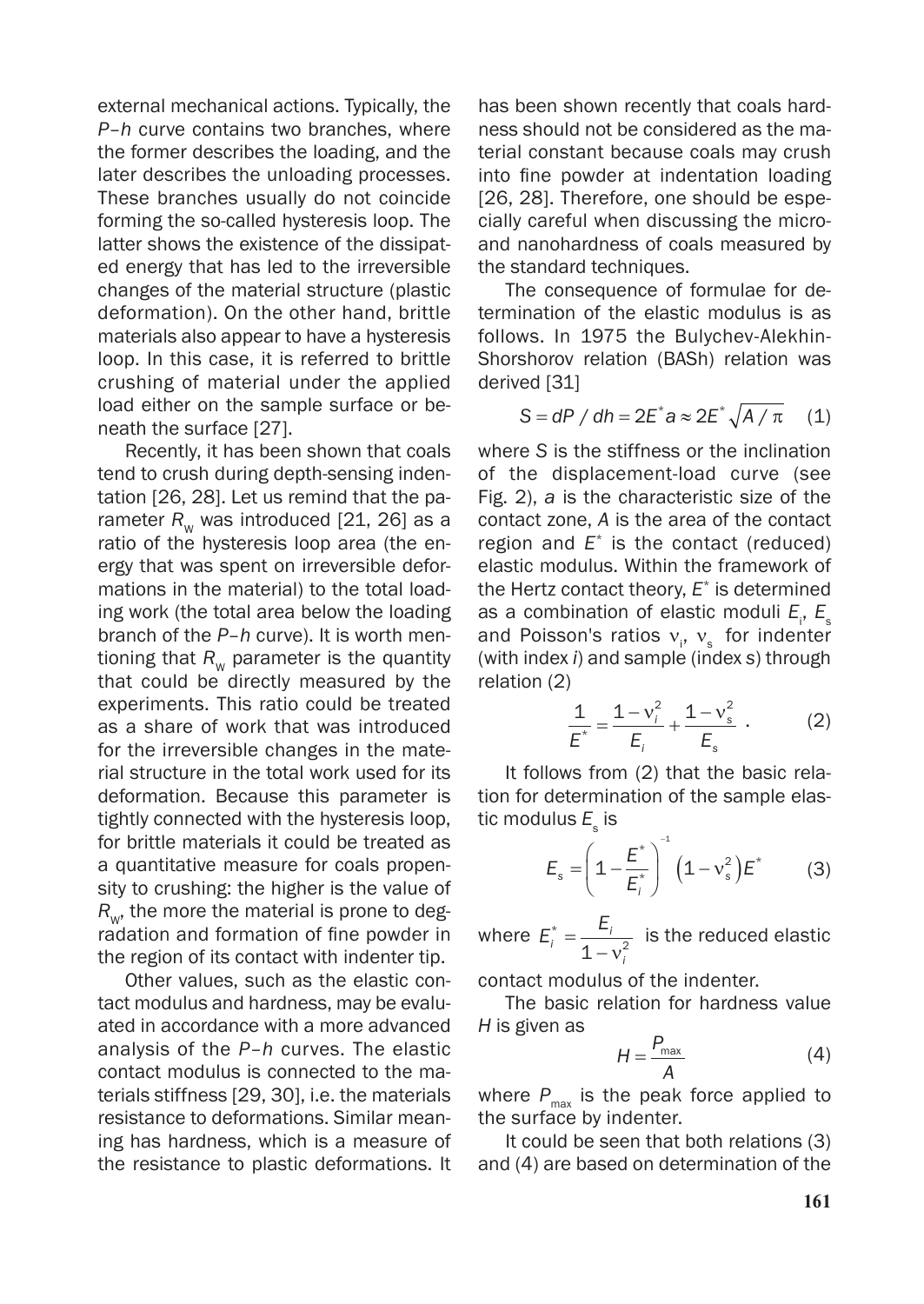

*Fig. 3. Typical shapes of imprints after microhardness tests of the 'as received' coal samples: the coal #1 (a); the coal #2 (b)*

contact are. A between the sample and the indenter. The aforementioned quantity is traditionally estimated by procedure described in [32, 33]. The estimations are based on the value of the contact depth. On the other hand, as it was noted in [26, 34], the approximations from [32, 33] do not take properly into account the plastic distortions of the sample surfaces and, consequently, the procedure introduces additional inaccuracy of measurements of hardness and elastic moduli during indentation. Therefore, that the mechanical characteristics obtained have to be treated rather carefully because the contact area between the indenter and the sample is measured with inaccuracies.

### Results and discussion

# *Features of microscale fracturing of selected coals*

As it has been already mentioned [17], the coals samples have different characteristic shapes of imprints. Namely, the coal #1 selected from non-hazardous pack, has rather 'plastic' imprints with lack of fracturing out of the contact zone (see Fig. 3, *a*), whereas the coal sample #2 originated from the outburst-prone pack shows rather brittle behavior with a large number of fractures either inside and coming outside the contact region (see Fig. 3, *b*).

*Heterogeneity of maps of nanoscale hardness*

First, it is worth mentioning that the average diagonal of the imprints after microindentation was about 32 µm, and the side of the zone where the nanoindentation grid tests were performed was 50 µm. This allows to conclude that the sizes of the contact region of microindentation and the zone of grid nanoindentation were of the same order of magnitude. Therefore, nanoindentation tests and mapping of their outcomes enabled us to investigate the heterogeneity of the distributions of hardness values across a region comparable with the plastic imprint obtained in the microhardness tests.

Fig. 4 shows typical maps of hardness values distribution across the selected regions. It could be seen that the average hardness of the coal #2 from a potentially outburst-prone pack is lower than the average hardness of the coal #1. Standard deviations for both coals are similar indicating the similarity of hardness values distribution heterogeneity (see Fig. 4, *a, c*).

Dimethylformamide treatment of these coals led to the following. Average hardness values have become similar for both of the samples, with their standard deviation decrease for the coal #2. On the other hand, maps of hardness distribution are rather similar for the both coals.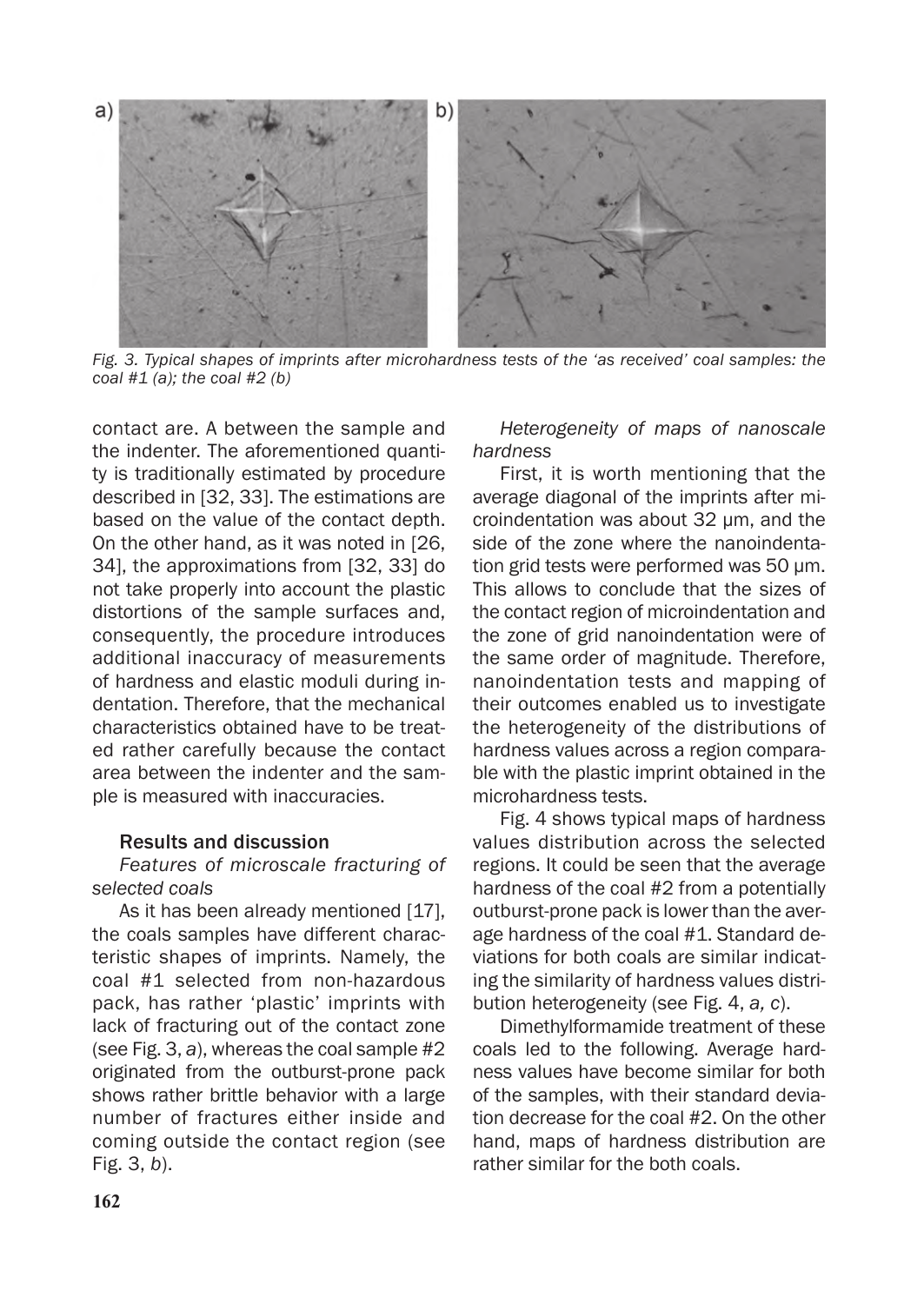

*Fig. 4. Hardness mapping: the 'as received' coal #1 (a); the sorption treated coal #1 (b); the 'as received' coal #2 (c); the sorption treated coal # 2 (Ha is the average hardness, StDev is the standard deviation of hardness) (d)*

The above outcomes lead to the conclusion that the nanoscale hardness could not be used as an informative parameter for characterization of coals vitrinite brittleness or be employed for prediction of the fine dust formation.

# *Heterogeneity of the elastic modulus distribution extracted from nanoindentation tests*

As it has been mentioned above, elastic modulus is a measure of materials stiffness. Hence, it follows from Fig. 5, *a, c*, that the coal #1 has a stiffer vitrinite structure than the coal from an outburst-prone pack (see the captions to Fig. 5, *a, c*). Moreover, the values of the elastic modulus have more homogenous distribution within the coal #1 in comparison with the distribution within the coal #2 (see the standard deviations and images in Fig. 5, *a, c*). In addition, it follows from Fig. 5*, c*, that the coal #2 contains relatively large inclusions having small stiffness (the large soft inclusions) and small inclusions having higher range values of elastic modulus (the small hard inclusions).

After sorption treatment, the coal #1 became in average less stiff, whereas the coal #2 became in average stiffer (Fig. 5 *b, d*).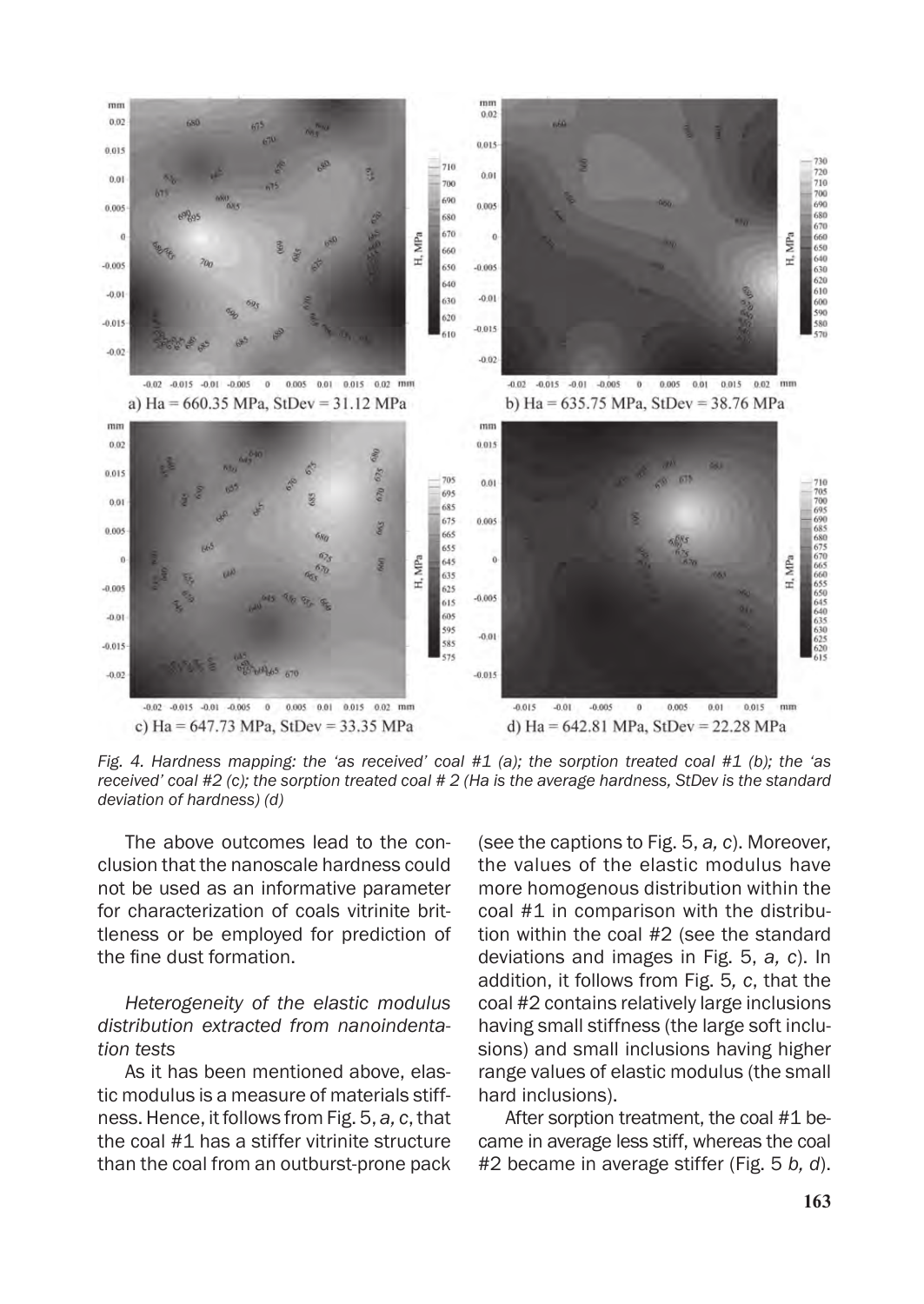

*Fig. 5. Elastic modulus mapping: the 'as received' coal #1 (a); the sorption treated coal #1 (b); the 'as received' coal #2 (c); the sorption treated coal # 2 treated (Ea — average elastic modulus, StDev standard deviation of elastic modulus) (d)*

Standard deviation of elastic modulus has increased in both cases. Therefore, heterogeneity of elastic modulus distribution has also increased, but in case of the coal #2 this growth is more pronounced. In case of the coal #1, this distribution has revealed its 'structural' character, i.e. there appeared almost rectangular clusters of stiffer and less stiff regions. This distribution reflects in some sense the shapes of fractures that have been found at its surface after dimethylformamide treatment (see Fig. 1, *a*). On the contrary, coal #2 after sorption treatment appears not to have any 'structural' heterogeneities distri-

bution for the elastic modulus. Their sizes have remained at the same level as for the 'as received' sample (see Fig. 5 *c, d*). Lack of any pattern in elastic modulus distribution is in a good correlation with features of the coal #2 sorption-induced destruction of the surface (see Fig. 1, *b*). These conclusions are in agreement with our previous results presented in [17].

There is a plausible explanation of the above observations that after the sorption treatment, the residual stresses have been partially discharged within both of the coals. Hence, the tests of these samples reveal the differences in internal heteroge-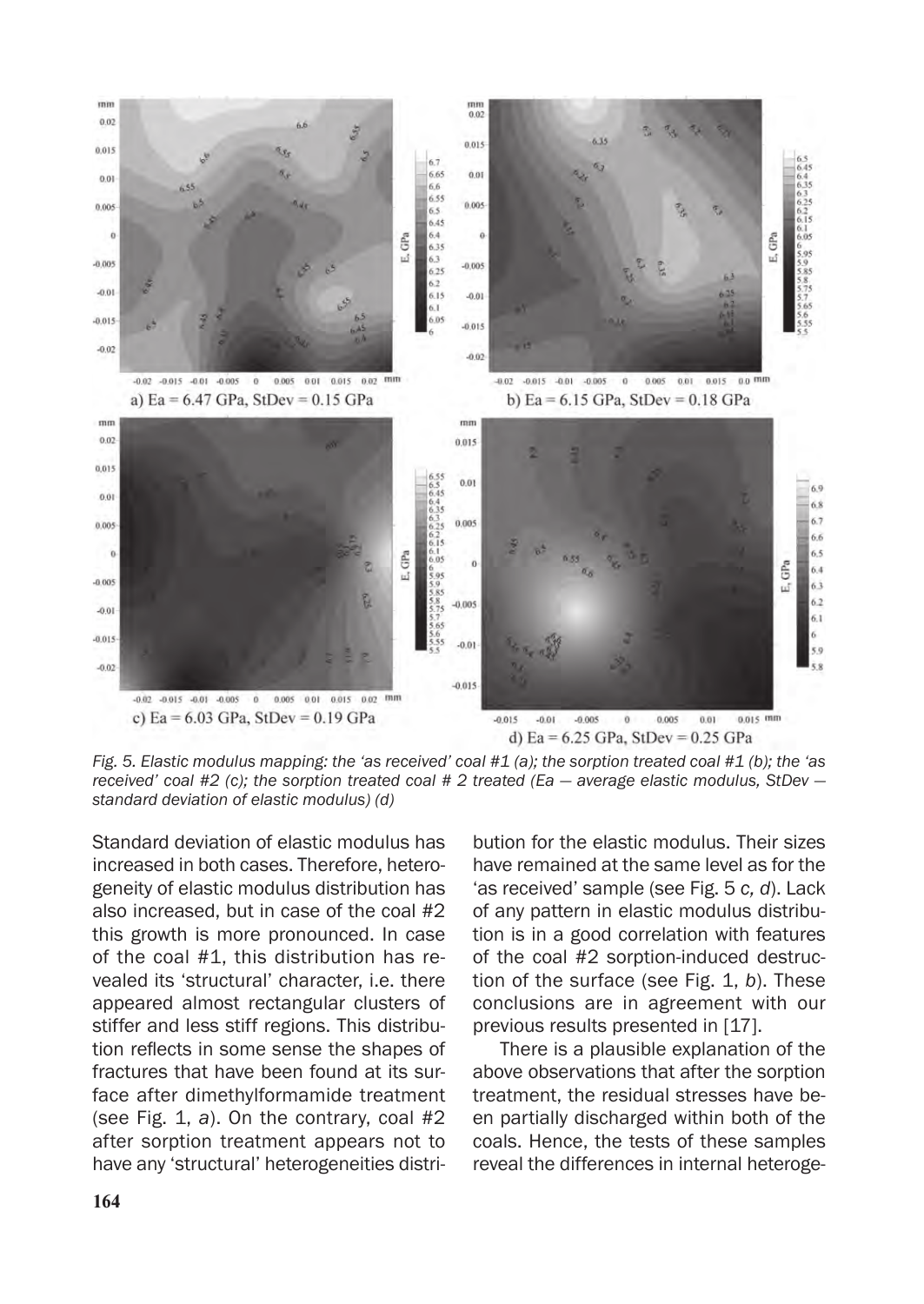neity of mechanical properties that are not affected by internal residual stresses.

It is natural to state that the material having inclusions with equal share of high and low stiffness is more prone to destruction than the one having lower range of the stiffness distribution. Therefore, according to our observations on both 'as received' and sorption treated coals, the samples extracted from an outburst-prone pack are more brittle in comparison with the coal #1 having rather homogenous vitrinite structure. The latter is in a good correlation with the characteristic shapes of imprints obtained at these coals by microindentation (see Fig. 3).

*Parameter R<sub>w</sub> distribution heterogeneity* 

It should be reminded again that parameter  $R_w$  is closely connected to coals propensity to degradation under mechanical loading (nanoindentation). The higher this quantity, the larger the ductility and brittleness and, therefore one can assume that a larger amount of the crushed material (the fine powder) could be formed in the contact zone under the indenter. The results of this parameter mapping for the coals #1 and #2 are shown in Fig. 6.

The average values of  $R_w$  are similar for both coals, whereas their standard deviations are different, it is larger for coal #2 (from the outburst-prone pack) that



*Fig. 6. R<sub>w</sub> parameter mapping: a) coal #1 as received (a); coal #1 treated (b); coal #2 as received (c); coal #2 treated (R<sub>Wa</sub> — average elastic modulus, StDev — standard deviation of R<sub>W</sub>) (d)*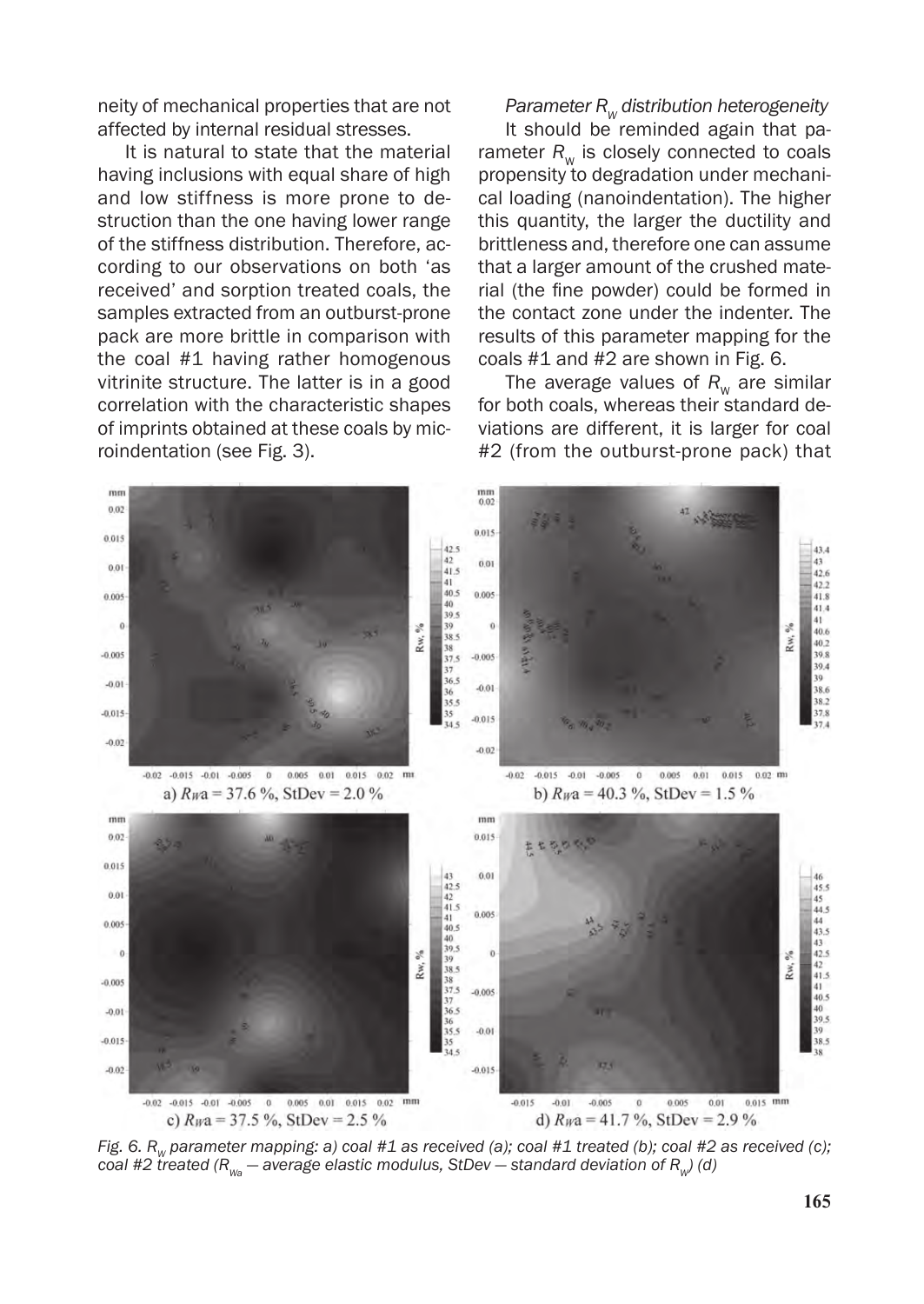indicates its higher heterogeneity degree.

It is worth mentioning that in comparison with the coal #2, the coal #1 has rather low amount of inclusions that are more prone to destruction, whereas the 'stronger' regions are wider, while there exists an equal share of stronger and less strong inclusions within the coal #2. This is again in a good correlation with the characteristic surface damages of these coals after dimethylformamide treatment (see Fig. 1).

Dimethylformamide treatment of the selected coals led to the following changes. The coal  $#1$  average  $R_w$  value showed a significant growth indicating an increase of its ductility, whereas the standard deviation drastically decreased showing the homogeneity of its distribution (see Fig. 6, *b*). The coal #2 demonstrated also the growth of  $R_w$  average value, but its distribution has become even more heterogenous (see Fig. 6, *d*). The less strong inclusions have also increased in size, whereas the stronger ones became smaller.

The observations on  $R_w$  parameter distribution for the considered coals indicate the differences between their propensity to destruction and formation of fine powder (dust).

*Connections between heterogeneity of mechanical properties distribution at nanoscale and microhardness imprints shapes after sorption treatment*

All the observations shown above now allow us to explain some features of fracturing of the dimethylformamide treated coals after microhardness tests. Fig. 7 shows the typical shapes of imprints.

It could be seen that after dimethylformamide treatment, shapes of the coal #1 imprints have not changed significantly, only few radial cracks coming out of the imprint corners were formed. On the other hand, the coal #2 imprints after sorption treatment have drastically changed, namely, having internal damage, long radial cracks from the imprint corners and lateral cracks neighboring the sides of the contact region.

Increase of heterogeneity of stiffness and  $R_{w}$  values distribution at nanoscale for the coal #2 after sorption treatment has led to significant damage within the contact zone and the neighbouring region.

Dimethylformamide treatment allowed to reveal the following. The coal from the outburst-prone pack is characterized by very high natural heterogeneity of its mechanical properties measured at nanoscale, leading to drastic damage of its surface



*Fig. 7. Typical shapes of imprints after microhardness tests of coal samples after sorption treatment: the coal #1 (a); the coal #2 (b)*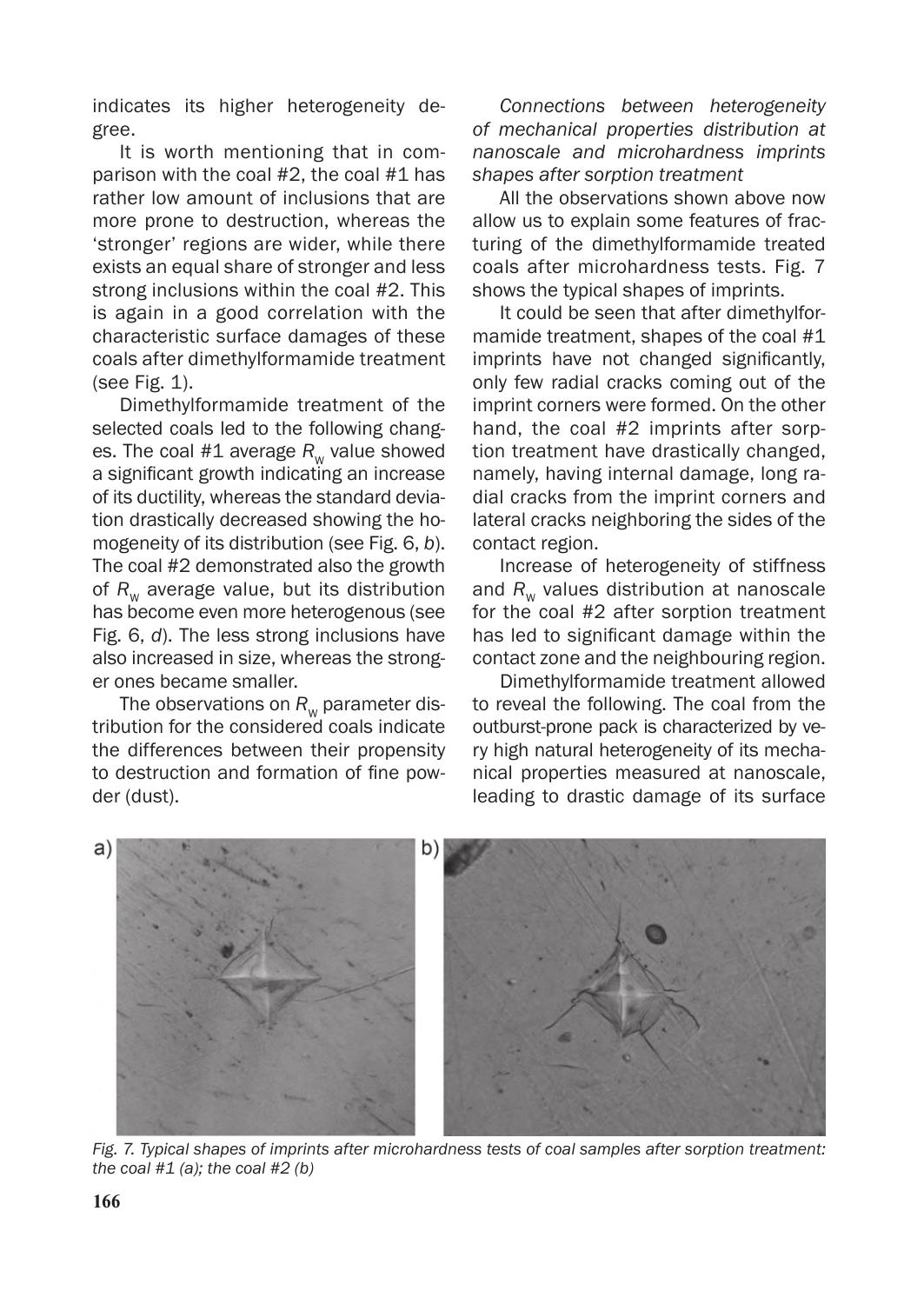after microhardness tests. Coal from the non-hazardous pack is found to have rather homogenous distribution of  $R_{w}$  parameter and 'structural' distribution of its stiffness (elastic modulus) leading to formation of only a few radial fractures after microindentation.

It could be concluded that dimethylformamide treatment of coals having similar origin, type and rank, however having different propensity to instantaneous outbursts enabled us to conduct a deeper analysis of the heterogeneity of their mechanical properties at nanoscale. This may be explained that such processing of coals led to partial discharge of the residual stresses that exist in the coals. The latter revealed the natural (structurally-induced) differences between their internal mechanical properties.

## **Conclusions**

In accordance with the investigation shown in the article, the following conclusions could be made.

1. It has been demonstrated that the ability of coals to create fine dust during mechanical interactions with hard instruments may be correlated with the heterogeneity of distributions of their mechanical properties (the local elastic modulus and hardness) obtained from nanoscale indentation tests. The maps of the distributions may be obtained by analysis of the automatic grid indentation of polished coal surfaces. In addition, mapping of parameter  $R_w$  defining the share of work that was introduced characterizing the irreversible changes in the material structure in the total loading work. Regarding the brittleness of coals, this parameter could be treated to be closely connected with the degradation (destruction) at indentation.

2. Experiments were performed at coals from hazardous with respect to sudden coal and gas outbursts and non-hazardous packs of one coal seam. The tested samples included 'as received' coals and those after sorption treatment by dimethylformamide. The latter treatment leads to partially discharge of the internal stresses existing in the coal samples and reveal the actual nanoscale heterogeneity of mechanical properties that is not affected by residual stresses.

3. Hardness values distribution appeared to be similar for both coals, and for both 'as received' and 'sorption treated by dimethylformamide' samples. These results confirmed our earlier statement that the coal nanoscale hardness is not an informative parameter for characterization of coals propensity to destruction.

4. The coal from potentially outburstprone pack is characterized by relatively higher heterogeneity of elastic modulus (stiffness) distribution in comparison with the coal from non-hazardous pack. Higher heterogeneity of such a value could be a reason to formation of multiple cracks after microhardness tests. Whereas, for coal with lower heterogeneity of elastic modulus distribution, the resulting imprints do not appear to have fractures.

5. The observations on  $R_{\rm w}$  parameter distribution for the considered coals clearly indicate the differences between their propensity to destruction and formation of fine powder (dust). Coal from the nonhazardous pack has rather low amount of inclusions that are more prone to irreversible changes of the structure after loading, whereas the 'stronger' regions are wider. Coal originated from the hazardous pack is characterized by an equal share of stronger and less strong inclusions. This is in a good correlation with the characteristic surface damages of these coals after dimethylformamide treatment.

6. Dimethylformamide treatment allowed to reveal the natural (structurallybased) heterogeneity of coals mechanical properties at nanoscale. This made it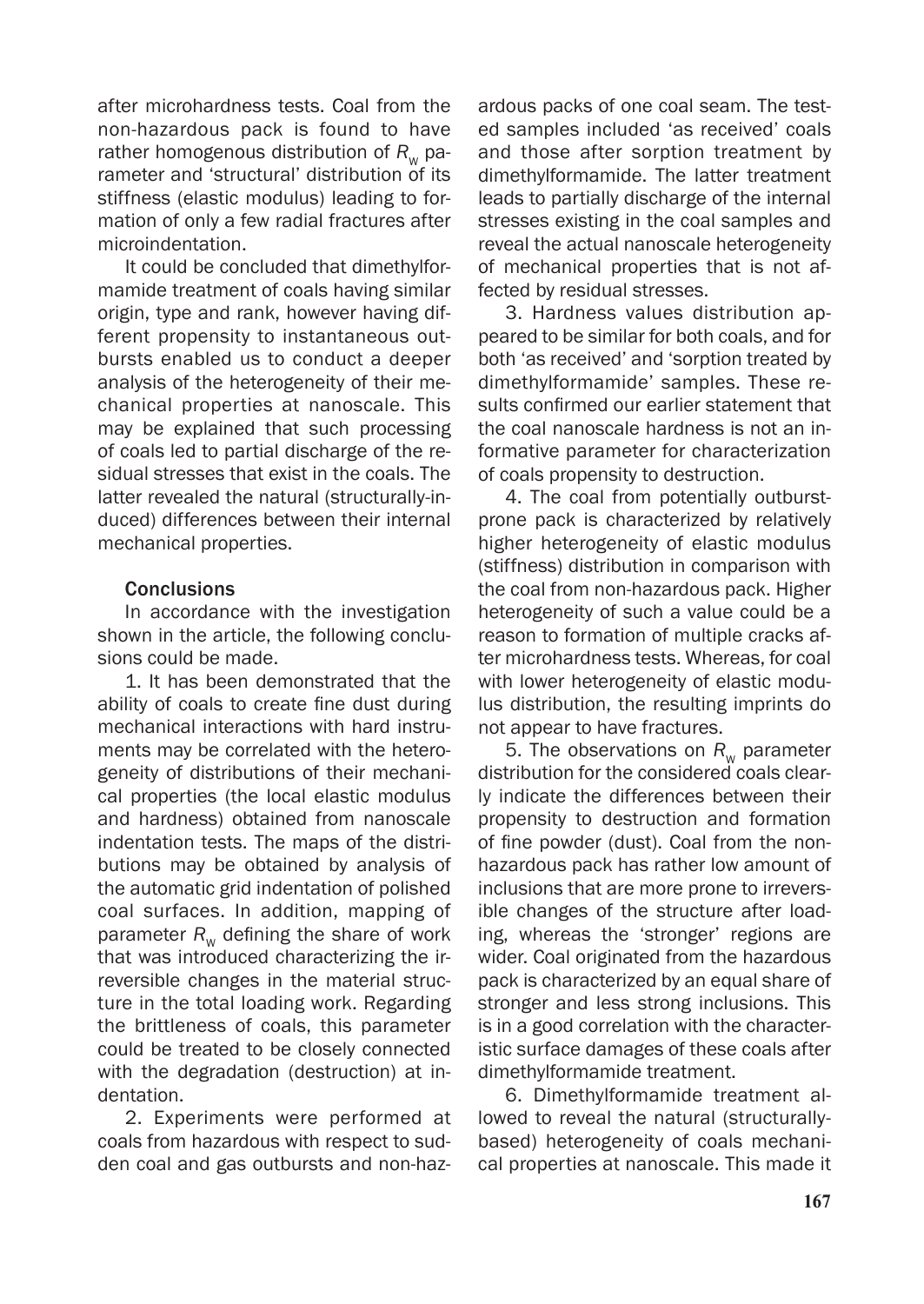possible to find the natural diversity of the mechanical properties of two coals having similar origin, type and rank but different in their proneness to instantaneous outbursts.

Thus, the results presented above enabled us to conclude that outburst-prone and non-hazardous coals as well as the coals prone to creation of a large amount of dust particles and the coals that do not have such a property, may be qualitatively distinguished by the heterogeneity of the coal mechanical properties evaluated from nanondentation tests. However, the models for quantitative calculations of the dust particles distributions should be based on statistical approaches and employment of properties obtained for the representative volume of a particular coal pack.

## **СПИСОК ЛИТЕРАТУРЫ**

1. *Rout T.K.*, *Masto R.E.*, *Padhy P.K.*, *George J.*, *Ram L.C.*, *Maity S.* Dust fall and elemental flux in a coal mining area // Journal of Geochemical Exploration, 2014. Vol. 144, no PC, pp. 443— 455. DOI: 10.1016/j.gexplo.2014.04.003.

2. *Tang Z., Chai M., Cheng J., Jin J., Yang Y., Nie Z., Huang Q., Li Y.* Contamination and health risks of heavy metals in street dust from a coal-mining city in eastern China // Ecotoxicology and Environmental Safety, 2017. Vol. 138, pp. 83—91. DOI: 10.1016/j.ecoenv.2016.11.003.

3. *Shepherd J.*, *Rixon L.K.*, *Griffiths L.* Outbursts and geological structures in coal mines: A review // International Journal of Rock Mechanics and Mining Sciences and, 1981. Vol. 18, no 4, pp. 267—283. DOI: 10.1016/0148-9062(81)91192-X.

4. *Lama R.D.*, *Bodziony J.* Management of outburst in underground coal mines // International Journal of Coal Geology, 1998. Vol. 35, no 1—4, pp. 83—115. DOI: 10.1016/S0166- 5162(97)00037-2.

5. *Fedorova G.G.*, *Sidorov I.N.*, *Afanas'ev K.M.* Dispersion of coal in a gaseous medium under the influence of physicochemical processes, and methods of dust suppression // Soviet Mining Science, 1974. Vol. 10, no 4, pp. 498—503. DOI: 10.1007/BF02501444.

6. *Johann-Essex V., Keles C., Rezaee M., Scaggs-Witte M., Sarver E.* Respirable coal mine dust characteristics in samples collected in central and northern Appalachia // International Journal of Coal Geology, 2017. Vol. 182, no March, pp. 85—93. DOI: 10.1016/j.coal.2017.09.010.

7. *Organiscak J.A.*, *Page S.J.* Airborne Dust Liberation During Coal Crushing // Coal Preparation, 2000. Vol. 21, no 5—6, pp. 423—453. DOI: 10.1080/07349340108945630.

8. *An F.H.*, *Cheng Y.P.* An explanation of large-scale coal and gas outbursts in underground coal mines: The effect of low-permeability zones on abnormally abundant gas // Natural Hazards and Earth System Sciences, 2014. Vol. 14, no 8, pp. 2125—2132. DOI: 10.5194/ nhess-14-2125-2014.

9. *Fisne A., Esen O.* Coal and gas outburst hazard in Zonguldak Coal Basin of Turkey, and association with geological parameters // Natural Hazards, 2014. Vol. 74, no 3, pp. 1363—1390. DOI: 10.1007/s11069-014-1246-9.

10. *Ding Y., Dou L., Cai W., Chen J., Kong Y., Su Z., Li Z.* Signal characteristics of coal and rock dynamics with micro-seismic monitoring technique // International Journal of Mining Science and Technology, 2016. Vol. 26, no 4, pp. 683—690. DOI: 10.1016/j.ijmst.2016.05.022.

11. *Wang S., Elsworth D., Liu J.* Rapid decompression and desorption induced energetic failure in coal // Journal of Rock Mechanics and Geotechnical Engineering, 2015. Vol. 7, no 3, pp. 345—350. DOI: 10.1016/J.JRMGE.2015.01.004.

12. *Wen Z., Wang X., Tan Y., Zhang H., Huang W., Li Q.* A Study of Rockburst Hazard Evaluation Method in Coal Mine // Shock and Vibration, 2016. Vol. 2016, pp. 1—9. DOI: 10.1155/2016/8740868.

13. *Li X., Wang C., Zhao C., Yang H.* The propagation speed of the cracks in coal body containing gas // Safety Science, 2012. Vol. 50, no 4, pp. 914—917. DOI: 10.1016/j.ssci.2011.08.004.

14. *Beamish B.B.*, *Crosdale P.J.* Instantaneous outbursts in underground coal mines: an overview and association with coal type // International Journal of Coal Geology, 1998. Vol. 35, no 1—4, pp. 27—55. DOI: 10.1016/S0166-5162(97)00036-0.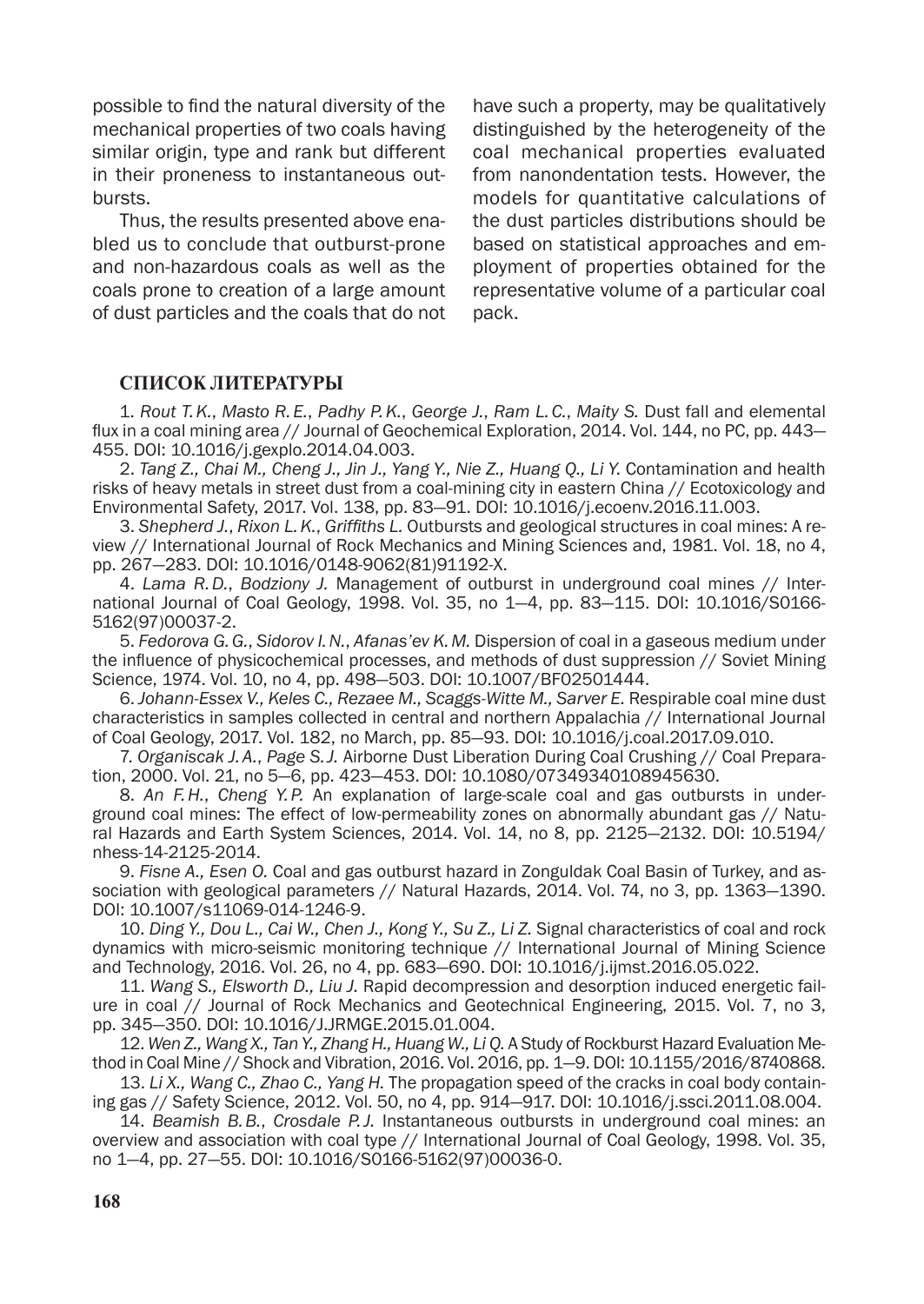15. *Molchanov O., Rudakov D., Soboliev V., Kamchatnyi O.* Destabilization of the hard coal microstructure by a weak electric field // E3S Web of Conferences, 2018. Vol. 60, pp. 00023. DOI: 10.1051/e3sconf/20186000023.

16. *Bobin V.A.*, *Malinnikova O.N.*, *Odintsev V.N.*, *Trofimov V.A.* Analysis of the connection between the microstructure and gas-dynamic fracture susceptibility in coal // Gornyi Zhurnal, 2017, pp. 22—27. DOI: 10.17580/gzh.2017.11.04.

17. *Эпштейн С.А.*, *Коссович Е.Л.*, *Просина В.А.*, *Добрякова Н.Н.* Особенности сорбционного разупрочнения углей из потенциально выбросоопасных и неопасных пачек // Горный журнал. — 2018. — № 12. — С. 18—22. DOI: 10.17580/gzh.2018.12.04.

18. *Sergejev F., Kimmari E., Viljus M.* Residual Stresses in TiC-based Cermets Measured by Indentation // Procedia Engineering, 2011. Vol. 10, pp. 2873—2881. DOI: 10.1016/j.proeng.2011.04.477.

19. *Ватульян А.О.*, *Ляпин А.А.*, *Коссович Е.Л.* Исследование упругопластических свойств угольных пород на основе метода индентирования // Известия Саратовского университета. Новая серия. Серия: Математика. Механика. Информатика. — 2018. — Т. 18. — вып. 4. — С. 412—420. DOI: 10.18500/1816-9791-2018-18-4-412-420.

20. *ASTM D7708-14*, Standard Test Method for Microscopical Determination of the Reflectance of Vitrinite Dispersed in Sedimentary Rocks // West Conshohocken, PA, 2014, www.astm. org: ASTM International. DOI: 10.1520/D7708-14.

21. *Коссович Е.Л.*, *Эпштейн С.А.*, *Шкуратник В.Л.*, *Минин М. Г.* Перспективы и проблемы использования современной техники микро- и наноиндентирования для диагностики механических свойств углей // Горный журнал. — 2017. — № 12. — С. 25—30. DOI: 10.17580/ gzh.2017.12.05.

22. *Kossovich E., Epshtein S., Dobryakova N., Minin M., Gavrilova D.* Mechanical Properties of Thin Films of Coals by Nanoindentation // Physical and Mathematical Modeling of Processes in Geomedia, Moscow: IPMech RAS, 2018, pp. 45—50. DOI: 10.1007/978-3-319-77788-7\_6.

23. *ГОСТ 21206-75* Угли каменные и антрацит. Метод определения микротвердости и микрохрупкости. — М.: Издательство стандартов, 1977.

24. *ASTM.* ASTM E384: Standard Test Method for Microindentation Hardness of Materials // Annual Book of ASTM Standards, PA: ASTM International, West Conshohocken, 2016. 1-42 p. DOI: 10.1520/E0384-10.2.

25. *Хрущов М.М.*, *Беркович Е.С.* Приборы ПМТ-2 и ПМТ-3 для испытания на микротвердость. — М.: Изд-во АН СССР, 1950. — 66 с.

26. *Kossovich E.L.*, *Borodich F.M.*, *Epshtein S.A.*, *Galanov B.A.*, *Minin M.G.*, *Prosina V.A.* Mechanical, structural and scaling properties of coals: depth-sensing indentation studies // Applied Physics A, 2019. Vol. 125, no 3, pp. 195. DOI: 10.1007/s00339-018-2282-1.

27. *Sakai M.* Energy principle of the indentation-induced inelastic surface deformation and hardness of brittle materials // Acta Metallurgica Et Materialia, 1993. Vol. 41, no 6, pp. 1751-1758. DOI: 10.1016/0956-7151(93)90194-W.

28. *Argatov I.I.*, *Borodich F.M.*, *Epshtein S.A.*, *Kossovich E.L.* Contact stiffness depthsensing indentation: Understanding of material properties of thin films attached to substrates // Mechanics of Materials, 2017. Vol. 114, pp. 172—179. DOI: 10.1016/j.mechmat.2017.08.009.

29. *Baumgart F.* Stiffness — an unknown world of mechanical science? // Injury, 2000. Vol. 31, pp. S-B14-S-B23. DOI: 10.1016/S0020-1383(00)80040-6.

30. *Borodich F.M.* The Hertz-Type and Adhesive Contact Problems for Depth-Sensing Indentation // Advances in Applied Mechanics, 2014. Vol. 47, pp. 225—366. DOI: 10.1016/ B978-0-12-800130-1.00003-5.

31. *Булычев С.И.*, *Алехин В.П.*, *Шоршоров М.Х.*, *Терновский А.П.*, *Шнырев Г.Д. Shnyrev G.D.* Определение модуля Юнга по диаграмме вдавливания индентора // Заводская лаборатория. — 1975. — Т. 41. — № 9. — с. 1137-1140.

32. *Oliver W.C.*, *Pharr G.M.* An improved technique for determining hardness and elastic modulus using load and displacement sensing indentation experiments // Journal of Materials Research, 1992. Vol. 7, no 06, pp. 1564—1583. DOI: 10.1557/JMR.1992.1564.

33. *Oliver W.C.*, *Pharr G.M.* Measurement of hardness and elastic modulus by instrumented indentation: Advances in understanding and refinements to methodology // Journal of Materials Research, 2004. Vol. 19, no 01, pp. 3—20. DOI: 10.1557/jmr.2004.19.1.3.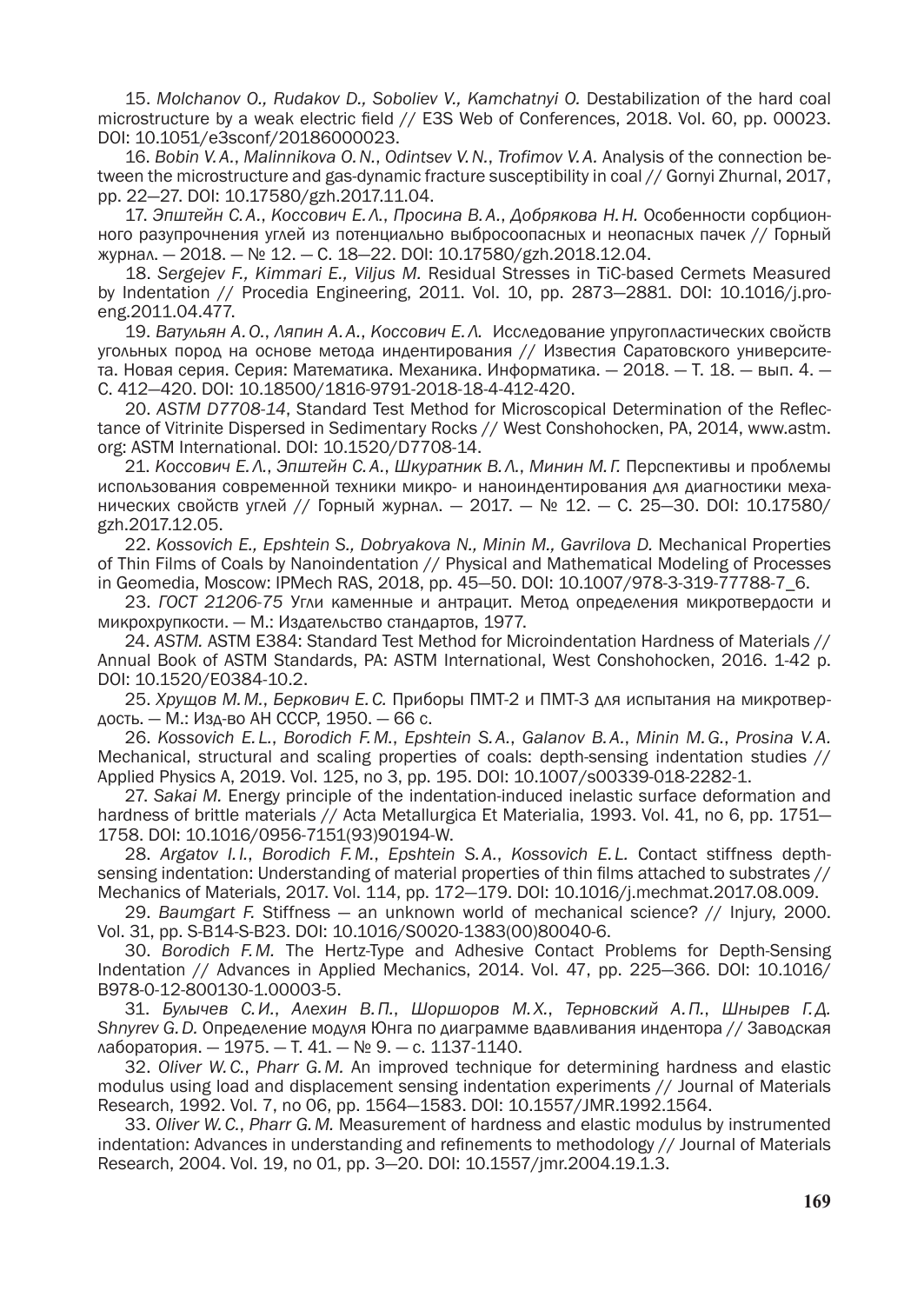34. *Галанов Б.А.*, *Дуб С.Н.* Критические комментарии к методике Оливера-Фара для измерения твердости и упругого модуля посредством инструментального индентирования и уточнение ее базисных соотношений // Сверхтвердые материалы. — 2017. — Т. 39. — № 6. — С. 373-389. DOI: 10.3103/S1063457617060016.

#### **REFERENCES**

1. Rout T.K., Masto R.E., Padhy P.K., George J., Ram L.C., Maity S. Dust fall and elemental flux in a coal mining area. *Journal of Geochemical Exploration*, 2014. Vol. 144, no PC, pp. 443—455. DOI: 10.1016/j.gexplo.2014.04.003.

2. Tang Z., Chai M., Cheng J., Jin J., Yang Y., Nie Z., Huang Q., Li Y. Contamination and health risks of heavy metals in street dust from a coal-mining city in eastern China. *Ecotoxicology and Environmental Safety*, 2017. Vol. 138, pp. 83—91. DOI: 10.1016/j.ecoenv.2016.11.003.

3. Shepherd J., Rixon L.K., Griffiths L. Outbursts and geological structures in coal mines. A review. *International Journal of Rock Mechanics and Mining Sciences and*, 1981. Vol. 18, no 4, pp. 267—283. DOI: 10.1016/0148-9062(81)91192-X.

4. Lama R.D., Bodziony J. Management of outburst in underground coal mines. *International Journal of Coal Geology*, 1998. Vol. 35, no 1—4, pp. 83—115. DOI: 10.1016/S0166- 5162(97)00037-2.

5. Fedorova G.G., Sidorov I.N., Afanas'ev K.M. Dispersion of coal in a gaseous medium under the influence of physicochemical processes, and methods of dust suppression. *Soviet Mining Science*, 1974. Vol. 10, no 4, pp. 498—503. DOI: 10.1007/BF02501444.

6. Johann-Essex V., Keles C., Rezaee M., Scaggs-Witte M., Sarver E. Respirable coal mine dust characteristics in samples collected in central and northern Appalachia. *International Journal of Coal Geology*, 2017. Vol. 182, no March, pp. 85—93. DOI: 10.1016/j.coal.2017.09.010.

7. Organiscak J.A., Page S.J. Airborne Dust Liberation During Coal Crushing. *Coal Preparation*, 2000. Vol. 21, no 5—6, pp. 423—453. DOI: 10.1080/07349340108945630.

8. An F.H., Cheng Y.P. An explanation of large-scale coal and gas outbursts in underground coal mines: The effect of low-permeability zones on abnormally abundant gas. *Natural Hazards and Earth System Sciences*, 2014. Vol. 14, no 8, pp. 2125—2132. DOI: 10.5194/ nhess-14-2125-2014.

9. Fisne A., Esen O. Coal and gas outburst hazard in Zonguldak Coal Basin of Turkey, and association with geological parameters. *Natural Hazards*, 2014. Vol. 74, no 3, pp. 1363—1390. DOI: 10.1007/s11069-014-1246-9.

10. Ding Y., Dou L., Cai W., Chen J., Kong Y., Su Z., Li Z. Signal characteristics of coal and rock dynamics with micro-seismic monitoring technique. *International Journal of Mining Science and Technology*, 2016. Vol. 26, no 4, pp. 683—690. DOI: 10.1016/j.ijmst.2016.05.022.

11. Wang S., Elsworth D., Liu J. Rapid decompression and desorption induced energetic failure in coal. *Journal of Rock Mechanics and Geotechnical Engineering*, 2015. Vol. 7, no 3, pp. 345—350. DOI: 10.1016/J.JRMGE.2015.01.004.

12. Wen Z., Wang X., Tan Y., Zhang H., Huang W., Li Q. A Study of Rockburst Hazard Evaluation Method in Coal Mine. *Shock and Vibration*, 2016. Vol.2016, pp.1—9. DOI: 10.1155/2016/8740868.

13. Li X., Wang C., Zhao C., Yang H. The propagation speed of the cracks in coal body containing gas. *Safety Science*, 2012. Vol. 50, no 4, pp. 914—917. DOI: 10.1016/j.ssci.2011.08.004.

14. Beamish B.B., Crosdale P.J. Instantaneous outbursts in underground coal mines: an overview and association with coal type. *International Journal of Coal Geology*, 1998. Vol. 35, no 1—4, pp. 27—55. DOI: 10.1016/S0166-5162(97)00036-0.

15. Molchanov O., Rudakov D., Soboliev V., Kamchatnyi O. Destabilization of the hard coal microstructure by a weak electric field. *E3S Web of Conferences*, 2018. Vol. 60, pp. 00023. DOI: 10.1051/e3sconf/20186000023.

16. Bobin V.A., Malinnikova O.N., Odintsev V.N., Trofimov V.A. Analysis of the connection between the microstructure and gas-dynamic fracture susceptibility in coal. *Gornyi Zhurnal*, 2017, pp. 22—27. DOI: 10.17580/gzh.2017.11.04.

17. Epshtein S.A., Kossovich E. L., Prosina V.A., Dobryakova N.N. Features of sorption-induced strength degradation of coals originated from potentially prone to outburst and non-hazardous packs. *Gornyi Zhurnal*, 2018, no 12, pp. 18—22. DOI: 10.17580/gzh.2018.12.04.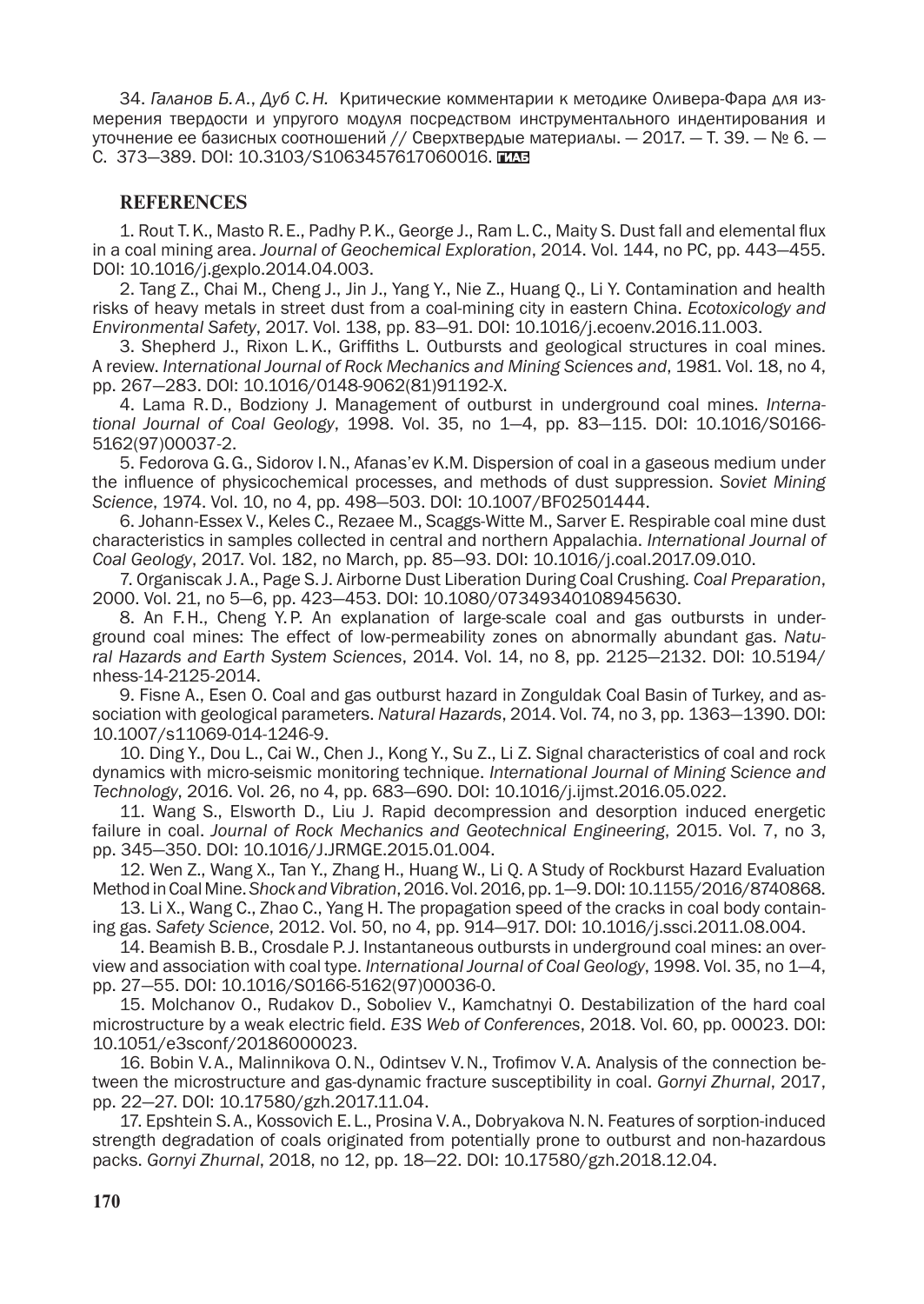18. Sergejev F., Kimmari E., Viljus M. Residual Stresses in TiC-based Cermets Measured by Indentation. *Procedia Engineering*, 2011. Vol. 10, pp. 2873—2881. DOI: 10.1016/j.proeng.2011.04.477.

19. Vatulyan A.O., Lyapin A.A., Kossovich E. L. Studying of Elastoplastic Properties of Coal Specimens Using Indentation Technique. Izv. Saratov Univ. (N. S.), Ser. Math. Mech. Inform., 2018. Vol. 18, no 4, pp. 412—420. DOI: 10.18500/1816-9791-2018-18-4-412-420.

20. *ASTM D7708-14, Standard Test Method for Microscopical Determination of the Reflectance of Vitrinite Dispersed in Sedimentary Rocks*. West Conshohocken, PA, 2014, www.astm. org: ASTM International. DOI: 10.1520/D7708-14.

21. Kossovich E. L., Epshtein S.A., Shkuratnik V. L., Minin M.G. Perspectives and problems of modern depth-sensing indentation techniques application for diagnostics of coals mechanical properties. *Gornyi Zhurnal*, 2017. Vol. 2017, no 12, pp. 25—30. DOI: 10.17580/gzh.2017.12.05.

22. Kossovich E., Epshtein S., Dobryakova N., Minin M., Gavrilova D. Mechanical Properties of Thin Films of Coals by Nanoindentation. *Physical and Mathematical Modeling of Processes in Geomedia*, Moscow: IPMech RAS, 2018, pp. 45—50. DOI: 10.1007/978-3-319-77788-7\_6.

23. GOST 21206-75 Coals and anthracite. Determination method for microhardness and microbrittleness. Moscow: Standards publishing, 1977. Russian p.

24. *ASTM. ASTM E384: Standard Test Method for Microindentation Hardness of Materials*. Annual Book of ASTM Standards, PA: ASTM International, West Conshohocken, 2016. 1-42 p. DOI: 10.1520/E0384-10.2.

25. Khrushchov M.M., Berkovich E.S. *Devices PMT-2 and PMT-3 for microhardness testing*. Moscow, Izdatelstvo AN USSR, 1950. 66 p.

26. Kossovich E. L., Borodich F.M., Epshtein S.A., Galanov B.A., Minin M.G., Prosina V.A. Mechanical, structural and scaling properties of coals: depth-sensing indentation studies. *Applied Physics A*, 2019. Vol. 125, no 3, pp. 195. DOI: 10.1007/s00339-018-2282-1.

27. Sakai M. Energy principle of the indentation-induced inelastic surface deformation and hardness of brittle materials. *Acta Metallurgica Et Materialia*, 1993. Vol. 41, no 6, pp. 1751— 1758. DOI: 10.1016/0956-7151(93)90194-W.

28. Argatov I.I., Borodich F.M., Epshtein S.A., Kossovich E. L. Contact stiffness depth-sensing indentation: Understanding of material properties of thin films attached to substrates. *Mechanics of Materials*, 2017. Vol. 114, pp. 172—179. DOI: 10.1016/j.mechmat.2017.08.009.

29. Baumgart F. Stiffness — an unknown world of mechanical science?. *Injury*, 2000. Vol. 31, pp. S-B14-S-B23. DOI: 10.1016/S0020-1383(00)80040-6.

30. Borodich F.M. The Hertz-Type and Adhesive Contact Problems for Depth-Sensing Indentation. *Advances in Applied Mechanics*, 2014. Vol. 47, pp. 225—366. DOI: 10.1016/B978-0-12- 800130-1.00003-5.

31. Bulychev S. I., Alekhin V.P., Shorshorov M.K., Ternovskij A.P., Shnyrev G.D. Determination of Young modulus by the hardness indentation diagram. *Zavodskaya Laboratoriya*, 1975. Vol. 41, no 9, pp. 1137—1140.

32. Oliver W.C., Pharr G.M. An improved technique for determining hardness and elastic modulus using load and displacement sensing indentation experiments. *Journal of Materials Research*, 1992. Vol. 7, no 06, pp. 1564—1583. DOI: 10.1557/JMR.1992.1564.

33. Oliver W.C., Pharr G.M. Measurement of hardness and elastic modulus by instrumented indentation: Advances in understanding and refinements to methodology. *Journal of Materials Research*, 2004. Vol. 19, no 01, pp. 3—20. DOI: 10.1557/jmr.2004.19.1.3.

34. Galanov B.A., Dub S.N. Critical comments to the Oliver—Pharr measurement technique of hardness and elastic modulus by instrumented indentations and refinement of its basic relations. *Journal of Superhard Materials*, 2017. Vol. 39, no 6, pp. 373—389. DOI: 10.3103/ S1063457617060016.

## **ИНФОРМАЦИЯ ОБ АВТОРАХ**

*Коссович Елена Леонидовна*<sup>1</sup> — кандидат физико-математических наук,

старший научный сотрудник, e-mail: e.kossovich@misis.ru,

*Эпштейн Светлана Абрамовна*<sup>1</sup> — доктор технических наук,

старший научный сотрудник, зав. лабораторией, e-mail: apshtein@yandex.ru,